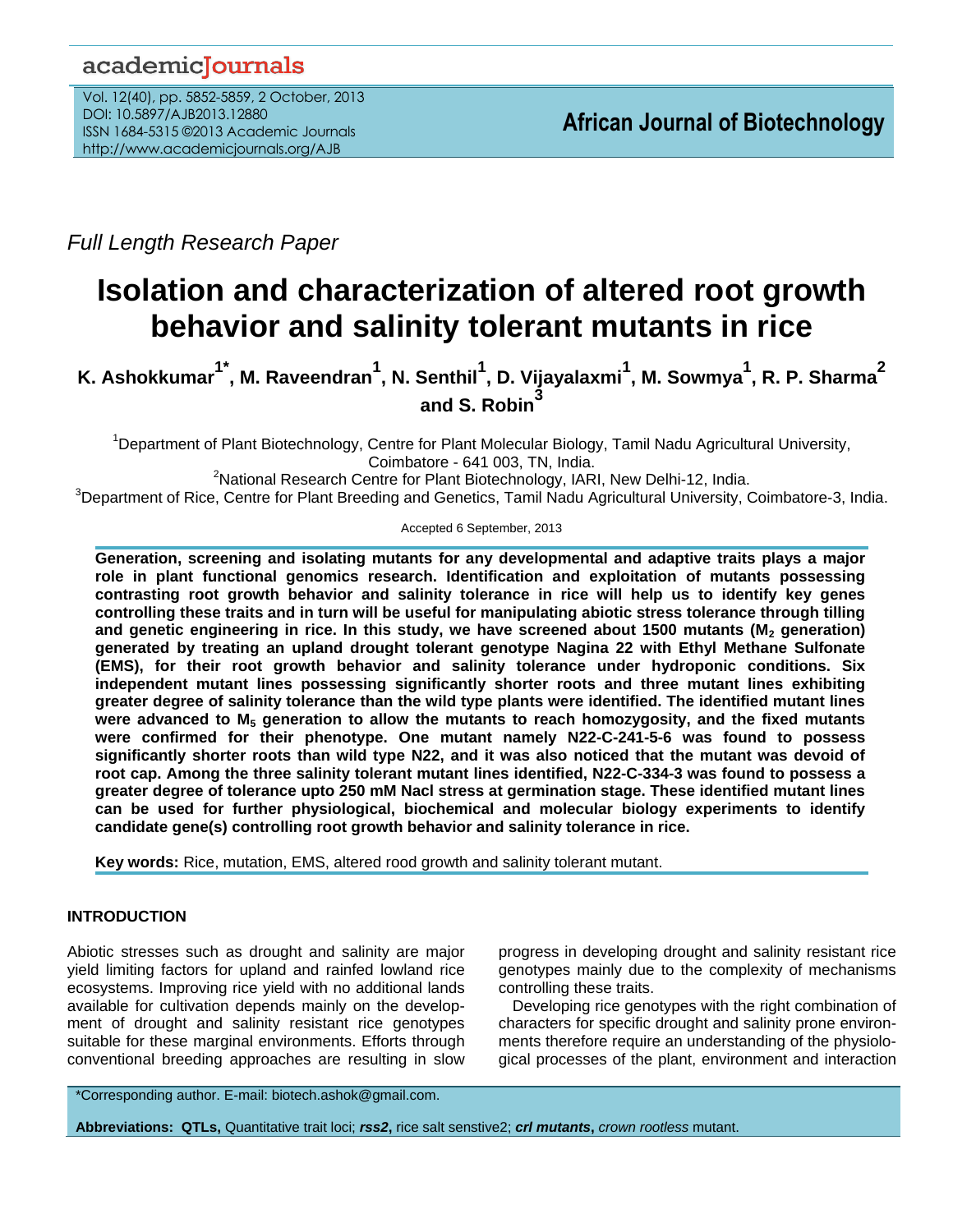between them (O'Toole and Chang, 1979). In this context, biotechnology offers us a powerful means of manipulating drought and salinity tolerance in rice through various approaches. Among various biotechnological means, functional genomics helps us to generate knowledge on networks of stress perception, signal transduction and defensive responses.

Nguyen et al. (1997) suggested that drought resistance in rice depends mostly on one or more of the following components: ability of the roots to exploit deep soil moisture to meet evapotranspirational demand; moderated water use through reduced leaf area and shorter growth duration; capacity for osmotic adjustment and the control over non-stomatal water loss from leaves. Among the above traits, root system architecture that is, root length, volume and thickness determines the efficiency of water and nutrient absorption ability of a plant. Although rice is generally adapted to well water or irrigated environments, there is genetic variation for root traits. Some of the traditional upland cultivars are having deep roots whereas most of the cultivated semi-dwarf varieties are of shallow rooted types.

By exploiting this genetic variation, few studies have been carried out to identify quantitative trait loci (QTLs) controlling root traits, which need confirmation across the genetic background before putting them into use. Difficulty in precise phenotyping and tissue sampling of rice roots prevents the progress in generating knowledge on the gene(s) controlling root traits. Identification and characterization of suitable single gene root mutants possessing contrasting root traits will serve as near isogenic lines for functional genomics studies. In rice, only very few attempts have been made to isolate and characterize root system mutants.

Rice is moderately sensitive to salinity (Akbar et al., 1972) and the most practical approach to overcome the problem of salinity is development of tolerant varieties. The basic requirements are genetic variability, screening techniques and understanding of genetics and physiological mechanism of tolerance. The progress in developing salinity tolerant rice genotypes through conventional approaches is limited due to non-availability of rich genetic diversity in rice germplasm for salinity tolerance. Some traditional cultivars and landraces of rice are more tolerant than many elite cultivars to salinity stress. However, they generally have poor agronomic traits, such as tall plant stature, photosensitivity, poor grain quality, and low yield which limit their exploitation in conventional breeding programs. In addition, polygenic nature of tolerance mechanisms slows down the rapid generation of knowledge on its genetic mapping and molecular basis (Bohnert and Jensen, 1996). Genetic analysis of salt sensitive rice mutant increase the Na<sup>+</sup> in rice salt senstive2 (*rss2*) controlled single recessive gene (Zhou et al., 2013). Therefore, isolation of single genemutants exhibiting contrasting degree of salinity tolerance will be an ideal material for functional genomics studies which will help us to manipulate salinity tolerance in rice through genetic engineering.

By keeping the above in mind, the present study was formulated with an aim of identifying single-gene mutants in rice possessing contrasting root morphology and salinity tolerance. Ethyl methane sulfonate (EMS)induced Nagina 22 mutants were screened under hydroponic conditions and putative independent mutants possessing significantly shorter roots and gain-of-function mutants for salinity tolerance were identified.

#### **MATERIALS AND METHODS**

Screening for mutants was performed using  $M_2$  seedlings derived from single M<sup>1</sup> plants rice (*Oryza sativa L. cv. Nagina 22; indica*  type) derived by treating the seeds with 0.8% EMS.

#### **Screening for altered root growth behavior mutants**

About 1500  $M<sub>2</sub>$  lines were screened for identifying putative mutants possessing short roots and enhanced level of tolerance against salinity. Ten seeds per each  $M_2$  line were germinated in a germination paper medium. Seven day old seedlings (seven seedlings per line) were transferred onto a styro-foam (with holes) floated on plastic container containing Yoshida nutrient solution. The pH of the nutrient solution (0.18 mM  $(NH<sub>4</sub>)<sub>2</sub>SO4$ , 0.27 mM, MgSO<sub>4</sub>.7H2O, 0.09 mM KNO<sub>3</sub>, 0.18 mM Ca(NO<sub>3</sub>)<sub>2</sub>.4H<sub>2</sub>O, 0.09 mM  $KH_2PO_4$ , 0.04 mM  $K_2SO_4$  and 0.02 mM NaEDTAFe.3H<sub>2</sub>O) was adjusted to 4.5, and the solution was changed once in a week. Plants showing significantly shorter root than the wild-type Nagina 22 were selected on the 15 day after transplanting. Selected lines/plants were transferred to pots containing soil mixture and advanced to further generations. The selected lines were retested at  $M_5$  stage for the uniformity in phenotype.

#### **Screening for salinity mutants**

In order to identify mutants exhibiting enhanced level of tolerance against salinity stress, the Yoshida nutrient solution was salinized on the  $22^{nd}$  day after observing the root characters by adding NaCl up to required concentration (100 mM). The pH of the solution was adjusted to 4.5, and monitored daily. Putative gain-of-function mutants exhibiting enhanced tolerance against 100 mM NaCl stress was identified based on the development of leaf rolling, wilting and drying symptoms. Identified mutant lines were maintained under salt-free conditions up to  $M_5$  generation and the mutants were again tested for their salinity tolerance along with the salinity tolerant rice genotype FL 478. The mutant lines were also tested for their ability to germinate under high salinity conditions by germinating 25 seeds (3 replications) of each mutant line in the presence of 100, 150, 200 and 250 mM Nacl in Petri dishes. Emergence of radicle and plumule was considered as a criterion for germination.

#### **Statistical analysis**

All data were analyzed by statistical software SAS 9.1 Versions. Where appropriate, Duncan's multiple range test (DMRT) at the 0.05 probability level was used to group means. Standard error were calculated by manually using the formula,  $SE= SD / \sqrt{N(N)}$ ; where,  $SD =$  standard deviation of mean;  $N=$  number of observation of sample.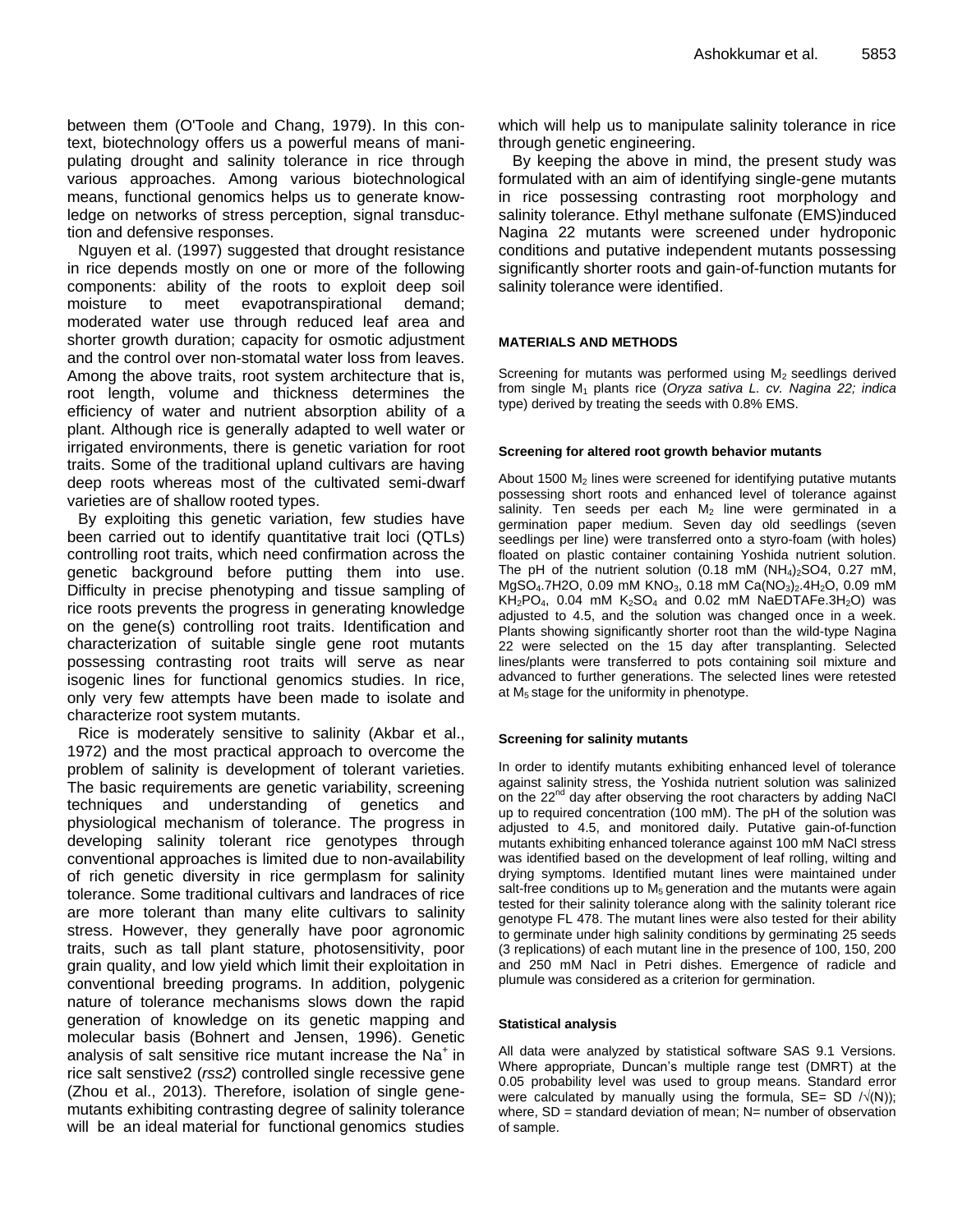

**Figure 1.** Identifying putative root mutants in EMS induced Nagina 22 mutant lines. A, Screening for root traits under hydroponic conditions; B, homozygous short root mutant (N22-C-241-5-6) showing significantly shorter root length than wild type Nagina 22; C, other two short root mutants; D, a mutant possessing more number of lateral roots than Nagina 22; E, putative mutant showing defect in the root cap.

**Table 1.** Root length and plant height of putative short root mutants.

| Genotype                     | Root length (cm) (mean $\pm$ 2SE) | Plant height (cm) (mean $\pm$ 2SE) |
|------------------------------|-----------------------------------|------------------------------------|
| Nagina 22                    | $20.0 \pm 1.14$                   | $99.8 \pm 2.95$                    |
| N <sub>22</sub> -C-241-5     | $9.6 \pm 0.53$                    | $70.6 \pm 6.52$                    |
| N <sub>22</sub> -C-241-5-6-1 | $8.5 \pm 0.30$                    | $61.6 \pm 1.52$                    |
| $N22-D-8$                    | $10.1 \pm 1.06$                   | $76.2 \pm 2.80$                    |
| $N22-D-9$                    | $8.8 \pm 0.83$                    | $70.4 \pm 2.65$                    |
| N <sub>22</sub> -D-105       | $8.0 \pm 0.38$                    | $78.4 \pm 3.25$                    |
| N22-D-106                    | $7.9 \pm 0.45$                    | $79.0 \pm 3.50$                    |

Root length was measured at 22 days after germination. Plant height was measured at maturity. Each value is a mean of 7 plants.

# **RESULTS**

#### **Isolation of altered root growth behavior mutants**

#### *Isolation of short root mutants*

In order to identify rice plants showing abnormalities in morphogenesis and growth of root system, 1500  $M<sub>2</sub>$ mutant lines (seven seedlings per line) were germinated in papers and transferred onto nutrient solution filled trays and maintained hydroponically (Figure 1A). A total of 12  $M<sub>2</sub>$  lines were found to possess significantly shorter roots

than the wild type. Out of the 12 lines, six of them had uniformly shorter roots than the wild type and they did not exhibit segregation for root length. In all the six mutant lines, root length was more than 50% less than the wild type (Table 1 and Figure 1B). In the remaining six mutant lines, single plants possessing significantly shorter roots that were 50% shorter than those of the wild type were identified (Figure 1C). These  $M_3$  lines were found to show segregation for root length and are being forwarded to next generations to fix the mutation. Further studies on these identified mutants helped us to identify putative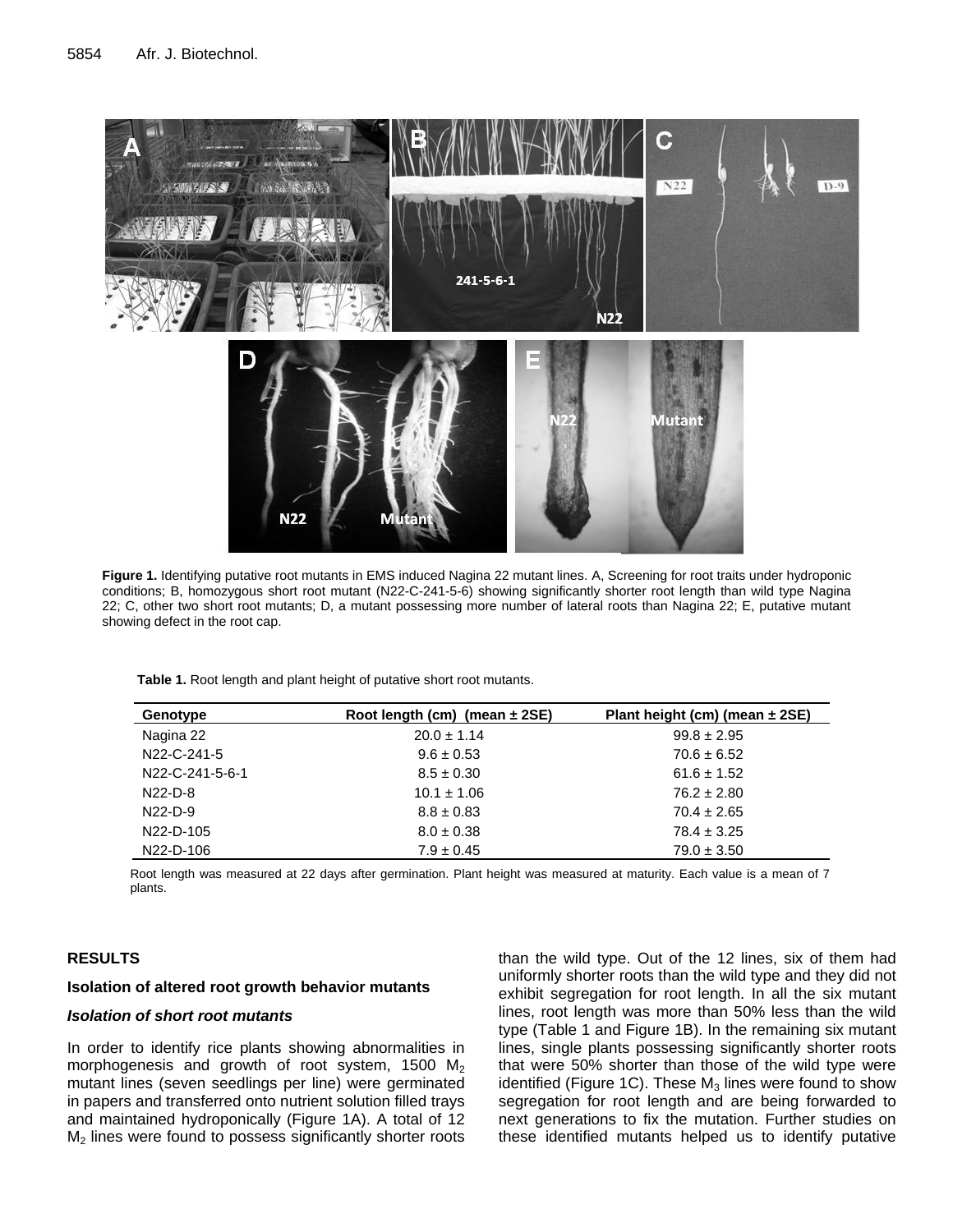|                        | Number of        | lateral roots in seminal roots |                      | lateral roots in crown roots<br>Number of |                    |               |
|------------------------|------------------|--------------------------------|----------------------|-------------------------------------------|--------------------|---------------|
| Genotype               | 5 DAS            | <b>10 DAS</b>                  | <b>15 DAS</b>        | 5 DAS                                     | <b>10 DAS</b>      | <b>15 DAS</b> |
| N <sub>22</sub>        | $38.4^a$         | $220.4^a$                      | $326.6^a$            | $10.4^{\circ}$                            | 46.0 <sup>a</sup>  | $90.4^{b}$    |
| N22-C-241-5-6-1        | 4.0 <sup>c</sup> | 29.0 <sup>d</sup>              | 51.6 <sup>e</sup>    | $2.0^\circ$                               | 4.8 <sup>b</sup>   | $63.6^{bc}$   |
| N22-C-12-1             | 36 <sup>a</sup>  | $56.4^{\circ}$                 | $92.6$ <sup>de</sup> | 3.8 <sup>bc</sup>                         | $25.6^{ab}$        | $96.0^{b}$    |
| N22-C-241-5            | $17.2^{b}$       | $154.4^{b}$                    | $182.^{bc}$          | $3.2^{bc}$                                | 35.8 <sup>a</sup>  | $84.0^{b}$    |
| $N22-D-8$              | 38 <sup>a</sup>  | $184.4^{ab}$                   | $217.4^{b}$          | $72^{ab}$                                 | 45.0 <sup>a</sup>  | $93.4^{b}$    |
| $N22-D-9$              | 3 <sup>c</sup>   | $149.0^{bc}$                   | 180.6 <sup>bc</sup>  | $4.8^{bc}$                                | 46.2 <sup>a</sup>  | $122.0^{b}$   |
| N <sub>22</sub> -D-105 | 0.0 <sup>c</sup> | 0.0 <sup>e</sup>               | $108.8^d$            | 0.0 <sup>c</sup>                          | 0.0 <sup>c</sup>   | $222.0^a$     |
| N <sub>22</sub> -D-106 | $15.8^\circ$     | 107.0 <sup>c</sup>             | $157.6^\circ$        | $2.2^{\circ}$                             | 24.0 <sup>ab</sup> | $73.2^{b}$    |

**Table 2.** Observations on number of lateral roots present in seminal root and crown roots of wild type Nagina 22 and putative short root mutants.

Means followed by same letter are not significantly different at the 5% level by Duncan's Multiple Range Test. Plants were germinated and transferred onto hydroponic culturing and observations were made on 5, 10 and 15 DAS. Each values is mean of 8 plants.



**Figure 2.** Mutants exhibiting variation in lateral root morphology. A, Mutant (N22-C-241-5-6) possessing significantly lesser number of lateral roots than the wild type Nagina 22; B, mutant (N22-D-105) showing absence of lateral roots at 7 DAS; C, close-up view of lateral root-less mutant.

mutants for other root growth traits also. One of the six short root mutants was found to possess significantly more number of lateral roots then the wild type (Figure 1D). A putative root mutant showing an abnormality in root cap structure was also identified (Figure 1E). This mutant was found to be devoid of root cap when compared to the wild type which had a well-developed root cap at the same growth stage.

#### **Isolation of mutants showing variation in number of lateral roots**

Number of lateral roots present in both seminal root and crown roots were observed at different growth stages of seedlings. One of the short root mutants namely, N22-C-241-5-6-1 was found to possess significantly lesser number of lateral roots in both seminal and crown roots than wild type Nagina 22 (Table 2). Moreover, it was

observed that the length of lateral roots was found to be significantly shorter than the wild type Nagina 22 (Figure 2A). Another short root mutant N22-D-105 was found to possess no lateral roots at 7 DAS (Figure 2B and C). But interestingly, it was observed that this mutant started developing large number of lateral roots after 10 DAS (Table 2). At 15 DAS, this mutant N22-D-105 was found to possess significantly greater number of lateral roots in both seminal and crown roots (Table 2). All the mutants were found to possess significantly lesser number of lateral roots in the seminal root.

#### **Isolation of mutants showing variation in number of crown roots**

All the seven short mutants were characterized for the number of crown roots along with the wild type Nagina 22. The wild type Nagina 22 was found to possess a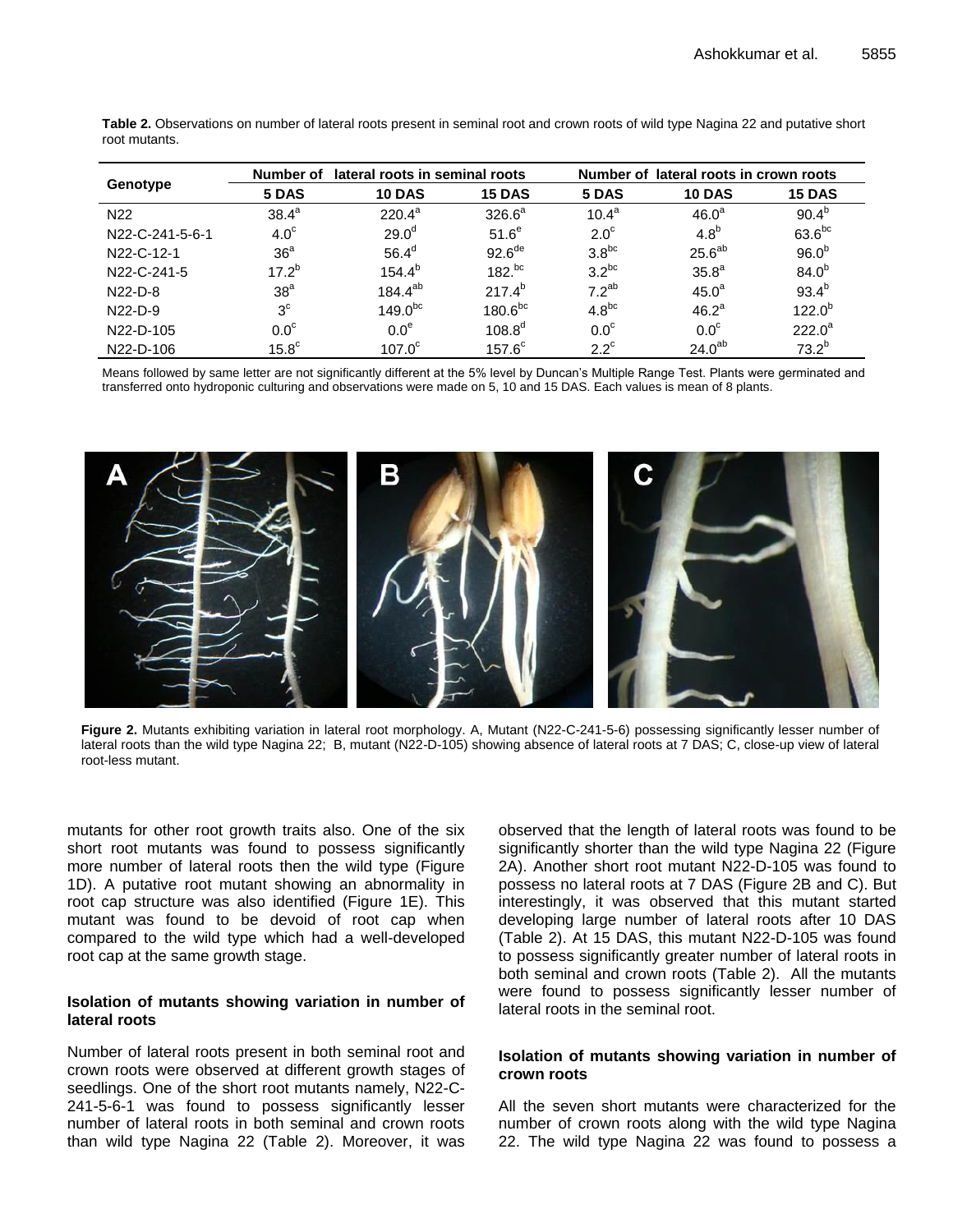| Table 3. Observations on number of crown roots per plant. |  |  |  |
|-----------------------------------------------------------|--|--|--|
|-----------------------------------------------------------|--|--|--|

|                              | Number of crown root |                  |                  |  |
|------------------------------|----------------------|------------------|------------------|--|
| Genotype                     | 5 DAS                | <b>10 DAS</b>    | <b>15 DAS</b>    |  |
| N <sub>22</sub>              | 2.2 <sub>bcd</sub>   | 3.2 <sup>b</sup> | $4.4^b$          |  |
| N <sub>22</sub> -C-241-5-6-1 | 0.0 <sup>d</sup>     | $1.4^\circ$      | $3.0^\circ$      |  |
| N22-C-12-1                   | $2.8^{bc}$           | 3.4 <sup>b</sup> | $4.6^b$          |  |
| $N22-D-7$                    | 0.0 <sup>d</sup>     | $0.3^{\circ}$    | 0.8 <sup>d</sup> |  |
| $N22-D-8$                    | 4.0 <sup>a</sup>     | 3.2 <sup>b</sup> | $3.6^\circ$      |  |
| $N22-D-9$                    | 0.0 <sup>d</sup>     | 0.0 <sup>d</sup> | 0.0 <sup>e</sup> |  |
| N <sub>22</sub> -D-105       | $3.2^{ab}$           | $6.4^a$          | 7.0 <sup>a</sup> |  |
| N <sub>22</sub> -D-106       | 1.8 <sup>c</sup>     | 3.0 <sup>b</sup> | $3.2^{\circ}$    |  |

Plants were germinated and transferred onto hydroponic culturing and observations were made on 5, 10 and 15 DAS. Each values is mean of eight plants. Means followed by same letter are not significantly different at the 5% level by Duncan's multiple range test.

average of five crown roots at around 10 -15 DAS. The present study resulted in the identification of few interesting mutants showing variation for number of crown roots. A mutant N22-D-105 was found to possess significantly greater number of crown roots (7) than the wild type (4.4) at 15 DAS (Table 3). This mutant was found to exhibit another interesting developmental variation for the growth of lateral roots also as described in the previous section. Another mutant namely N22-D-9 was found to possess no crown roots even up to 15 DAS (Table 3). This mutant was designated as *crown rootless* mutant (*crl mutants)*. The mutant N22-D-7 was found to possess significantly lesser number of crown roots than the wild type Nagina 22 (Table 3).

### **Isolation of gain-of-function mutants for salinity tolerance**

In order to screen plants showing altered response against salinity stress, 1500  $M_2$  mutant lines (seven seedlings per line) were germinated in papers and transferred onto nutrient solution filled trays and maintained hydroponically. Salinity stress was imposed to 25-day's old seedlings by adding NaCl to 100 mM concentration and tolerance level of the mutants was assessed based on the development of wilting and drying symptoms. The wild-type Nagina 22 was found to be completely dried within seven days after imposition of salinity stress and most of the mutant lines were also found to be susceptible. Three single plants from three independent mutant lines namely N22- SPS-5, N22-334- 3, and N22-293-1, exhibited the very high degree of tolerance against salinity stress. All the three mutants were found to remain green even after 15 days of salinity stress when all other mutants and wild type plants were dried completely. These three single plants were transferred onto pots and maintained under greenhouse conditions normally. Seeds were collected from all the three mutant plants and forwarded to further generations till M5 stage. Fixed mutants were tested for their degree of salinity tolerance at both germination and vegetative stage. The germination of wild type Nagina 22 was found to be affected significantly beyond 100 mM Nacl stress. Of the three mutants, N22-334-3 mutant exhibited very high degree of salinity tolerance and it was found to germinate even at 250 mM NaCl stress (Figures 3 and 4). During vegetative stage, all the three mutants were noticed to exhibit tolerance against salinity stress same as that of tolerant check FL 478 (Figure 5).

# **DISCUSSION**

Mutants for root morphological traits have been reported in crops like maize (Miller and Moore, 1990), barley (Tagiliani et al*.,* 1986) and Arabidopsis (Benfey et al*.,* 1993). However only few mutants exhibiting altered root growth behaviour in rice have been reported (Ichii and Ishikawa, 1997; Wang et al*.,* 2006). Reduction in root length was found to be associated with reduction in plant height as in the case of semi-dwarfing genes. But there are reports where reduction in root length was independent of shoot length (Ichii and Ishikawa, 1997). In this study, it was observed that the plant height of the six homozygous short root mutants was not affected signifycantly by the reduced root length at seedling stage. But there was a reduction in the final plant height at maturity stage. Thorough analysis of the anatomical differences in roots of the mutants and genetic complementation analysis may help us to categorize the mutants before getting into functional genomics studies. The six homozygous short root mutants identified in this work showed approximately 50% reduction in root length over the wild type and exhibited segregation for root length. Several researchers have identified and characterized rice mutants with reduced seminal root length (Liang and Ichii, 1996; Ichii and Ishikawa, 1997; Inukai et al*.,* 2001). Mutants possessing uniform short roots were further confirmed by growing in large numbers along with Nagina 22. In the present study, one of the short root mutant, N22-C-241-5-6-1 was found to have significantly fewer lateral roots in both seminal and crown roots than the wild type Nagina 22 (Table 1). Moreover, it was observed that the length of lateral roots was found to be significantly shorter than the wild type Nagina 22. Isolation of lateral rootless (*lrt*) rice mutants were done recently by Wang et al. (2006) rice (Oryza sativa L. cv. Nipponbare). In our study, the six mutants were found to possess significantly less number of lateral roots in the seminal root. The developmental mechanisms of lateral root formation in rice isolation of mutants exhibiting either loss-of-function or gain-of-function property in develop-ment of lateral root formation is important. Debi et al*.* (2003) reported the isolation of a novel lateral root mutant that is specifically affected in lateral root elongation and root hair formation.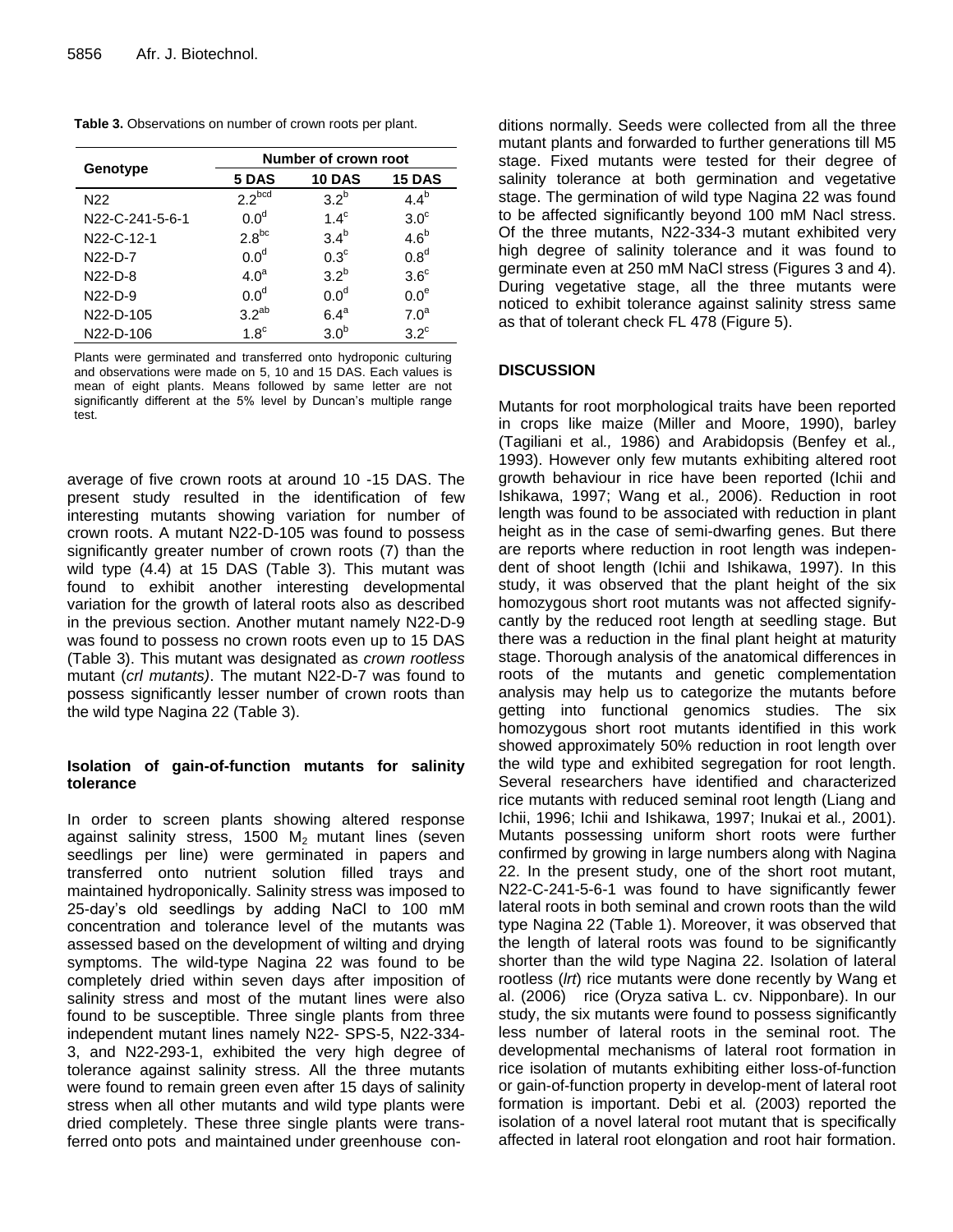

**Figure 3.** Identification of putative salinity tolerant mutants in rice. A, Survival of two independent mutants under salinity stress (two weeks under 100 mM NaCl stress); B, germination of wild type Nagina 22 at various levels of Nacl and it showed susceptibility at 150 mM Nacl stress; C, germination of a putative salinity tolerant mutant N22-C334-4 under various levels of NaCl which showed tolerance upto 250 mM NaCl stress.



**Figure 4.** Observation on salinity tolerant mutants performance in germination percentage at 7 days after induced various levels of salinity stress. Each percentage value is mean of  $n = 75$ from 3 replications.

Lateral rootless mutants such as *Lrt1* have been previously isolated in rice (Hao and Ichii, 1999). Crown rootless mutant is unable to initiate the crown root primordia and *crl* mutant have been isolated in previous studies in rice (Coudert et al., 2011; Kitomi et al., 2011). In our study, the mutant N22-D-9 was found to possess no crown roots even up to 15 DAS. This mutant was designated as *crl mutants*. The mutant N22-D-7 was found to possess significantly fewer crown roots than the wild type Nagina 22 (Table 3). Yao et al*.* (2003) reported such mutants showing extreme inhibition of elongation of seminal root, crown roots and lateral roots and altered root hair formation at the seedling stage or early growth stage.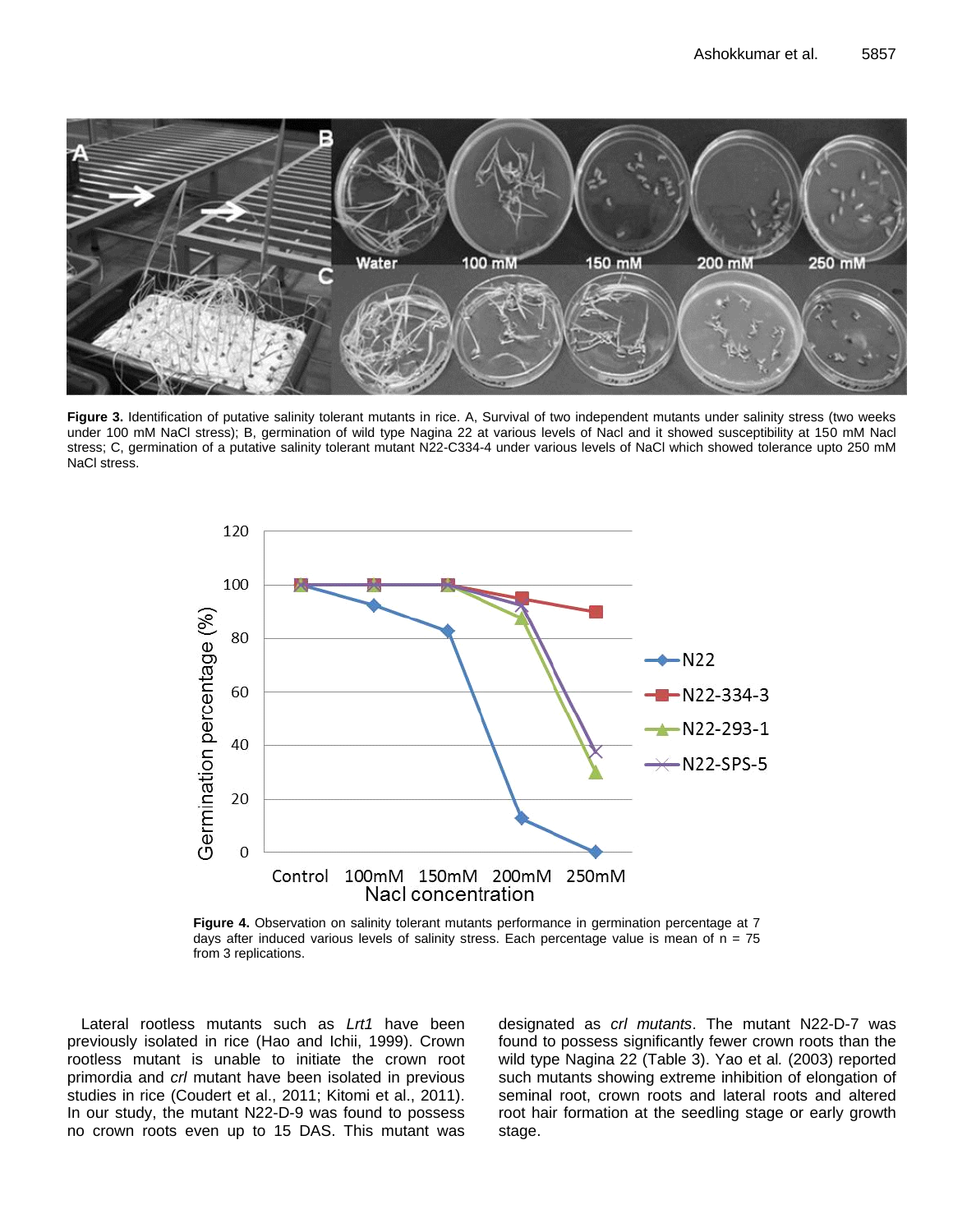

**Figure 5.** Confirmation of putative salinity tolerant mutants in rice. Confirmation of salinity tolerant ability in identified N22-SPS-5 mutant under salinity stress (two weeks under 100 mM NaCl stress); with Wild type N22; and check variety FL 478.

Genetically to improve the morphogenesis and function of roots in higher plants, it is important to collect mutants associated with various root growth traits. Availability of rice mutants exhibiting either loss-of-function or gain-offunction phenotype for salinity tolerance is limited especially in *indica* type (Miah et al*.*, 1996; Sathish et al*.,* 1997). In this study, among the 1500 mutants, three mutants exhibited significantly greater degree of tolerance to100 mM NaCl stress at seed ling stage. The level of tolerance was almost comparable to the tolerant check Fl 478, a derivative of the salinity tolerant tradi-tional cultivar Pokkali.

To improve rice genotypes for their tolerance against drought and salinity stresses, it is imperative to understand the physiological, genetic and molecular mechanisms underlying various components controlling these complex phenomena. In this context, it is important to collect various mutants associated with these traits contributing to drought and salinity tolerance in rice. There has been a long history of mutation breeding in the cereals with several important varieties resulting from selection of mutant phenotypes (Ahloowalia and Maluszynski, 2001). However, systematic development of mutant populations as genomic resource has only commenced recently. We used a large collection of EMS induced Nagina 22 mutants for identifying lines exhibiting contrasting behavior for root growth traits and salinity tolerance. As a result of our investigation, we have identified six homozygous mutants possessing significantly shorter roots than the wild type and three mutants exhibiting enhanced level of tolerance against salinity

stress than the wild type. These mutants can now be used for further genetic, functional genomics and molecular marker studies.

#### **REFERENCES**

- Ahloowalia BS, Maluszynski M (2001). Induced mutations a new paradigm in plant breeding. Euphytica. 118(2):167-173.
- Akbar M, Yabuna T, Nakao S (1972). Breeding for saline resistance varieties of rice. I. Variability for salt tolerance among the rice varieties. Jpn.J.Breeding. 22:277-285.
- Benfey P, Linstead P, Roberts K, Schiefelbein J, Hauser MT, Aeschbacher RA (1993). Root development in Arabidopsis: four mutants with dramatically altered root morphogenesis. Development. 119(1):57-70.
- Bohnert HJ, Jensen RG (1996). Metabolic engineering for increased salt tolerance - the next step. Aust. J. Plant Physiol. 23(5):661-667.
- Coudert Y, Bès M. Le TVA, Pré M, Guiderdoni E, Gantet P (2011). Transcript profiling of crown rootless1 mutant stem base reveals new elements associated with crown root development in rice. BMC Genome 12:387-392.
- Debi BR, Mushika J, Taketa S, Miyao A, Hirochika H, Ichii M (2003). Isolation and characterization of a short lateral root mutant in rice. Plant Sci. 165(4):895-903.
- Hao ZB, Ichii M (1999). A mutant RM109 of rice (*Oryza sativa* L.) exhibiting altered lateral root initiation and gravitropism. Jpn. J. Crop Sci. 68(2):245-252.
- Ichii M, Ishikawa M (1997). Genetic analysis of newly induced short root mutants in rice (*Oryza sativa* L.). Breed. Sci. 47(2):121-125.
- Inukai Y, Miwa M, Nagato Y, Kitano H, Yamauchi A (2001). RRL, RRL2 and CRL2 loci regulating root elongation in rice, Breed. Sci. 51(4):231-239.
- Kitomi Y, Kitano H, Inukai Y (2011). Molecular mechanism of crown root initiation and the different mechanisms between crown root and radicle in rice. Plant Signal. Behav. 6(9):1276-1278.
- Liang ZW, Ichii M (1996). Genetic analysis of a short-root mutant LM10 induced from rice (Oryza sativa L.) cultivar IR8. Breed. Sci. 46:373 -377.